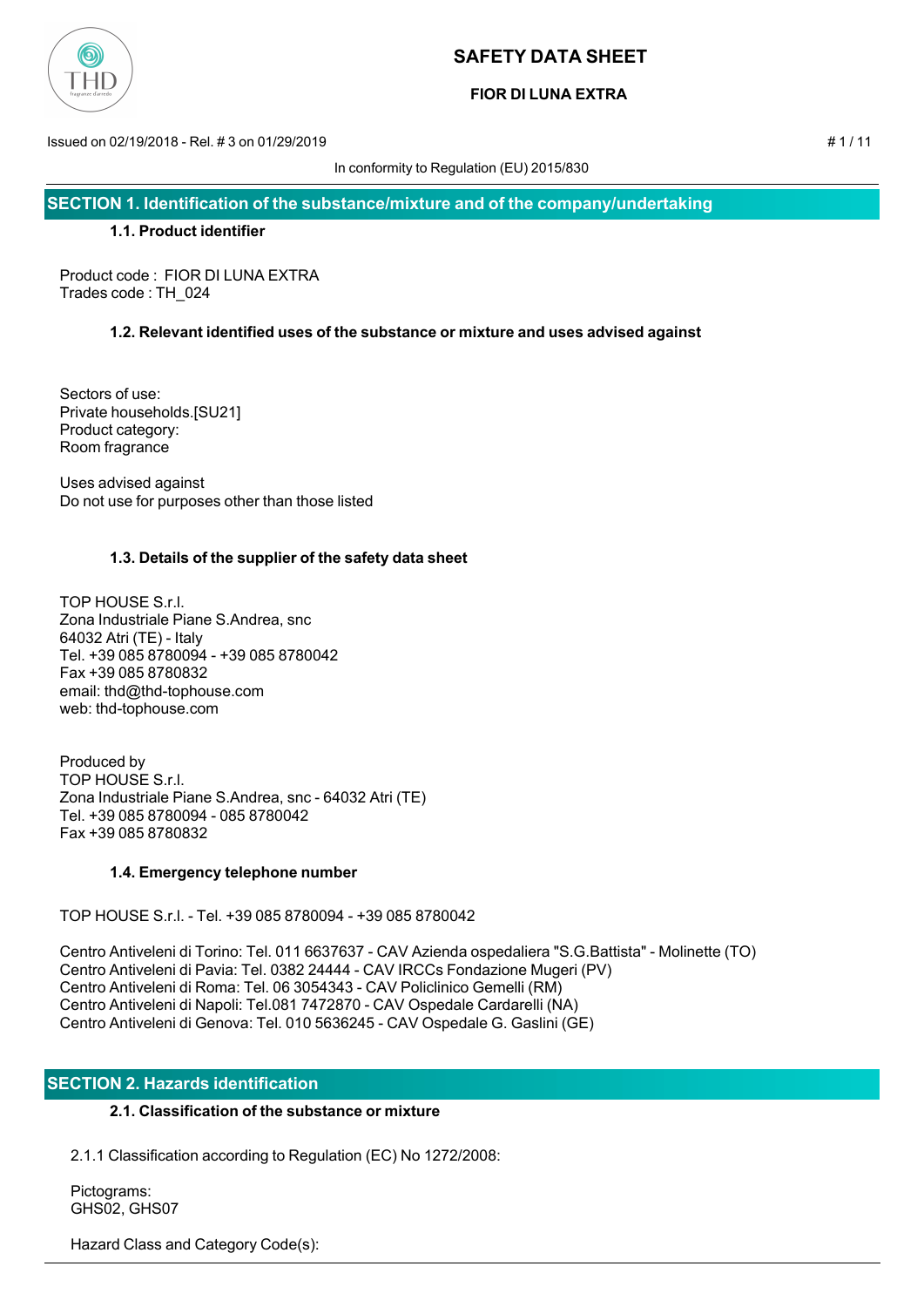

# **FIOR DI LUNA EXTRA**

Issued on 02/19/2018 - Rel. # 3 on 01/29/2019 # 2 / 11

In conformity to Regulation (EU) 2015/830

Flam. Liq. 2, Skin Sens. 1B, Aquatic Chronic 3

Hazard statement Code(s):

H225 - Highly flammable liquid and vapour.

H317 - May cause an allergic skin reaction.

H412 - Harmful to aquatic life with long lasting effects.

The product easy inflames if subordinate to an ignition source.

The product, if brought into contact with skin can cause skin sensitization.

The product is dangerous to the environment as it is harmful to aquatic life with long lasting effects

## **2.2. Label elements**

Labelling according to Regulation (EC) No 1272/2008:

Pictogram, Signal Word Code(s): GHS02, GHS07 - Danger

Hazard statement Code(s):

H225 - Highly flammable liquid and vapour.

H317 - May cause an allergic skin reaction.

H412 - Harmful to aquatic life with long lasting effects.

Supplemental Hazard statement Code(s): not applicable

Precautionary statements:

General

P101 - If medical advice is needed, have product container or label at hand.

P102 - Keep out of reach of children.

Prevention

P210 - Keep away from heat, hot surfaces, sparks, open flames and other ignition sources. No smoking.

P233 - Keep container tightly closed.

P261 - Avoid breathing dust/fume/gas/mist/vapours/spray.

P273 - Avoid release to the environment.

Response

P302+P352 - IF ON SKIN: Wash with plenty of water.

P333+P313 - If skin irritation or rash occurs: Get medical advice/attention.

P363 - Wash contaminated clothing before reuse.

Storage

P403+P235 - Store in a well-ventilated place. Keep cool.

Disposal

P501 - Dispose of contents/container according to local law.

Contains:

MMDHCA, 2-acetoxy-2,3,8,8-tetramethyloctahydronaphthal ene, cumarina, 1-(1,2,3,4,5,6,7,8a

-Ottaidro-2,3,8,8-tetrametil-2-naftil)etan-1-one, citral, Cashmeran, 2,4-dimetile-3-cicloesene-1-carbossaldeide

## **2.3. Other hazards**

The substance / mixture NOT contains substances PBT/vPvB according to Regulation (EC) No 1907/2006, Annex XIII

No information on other hazards Packaging to be fitted with a tactile warning

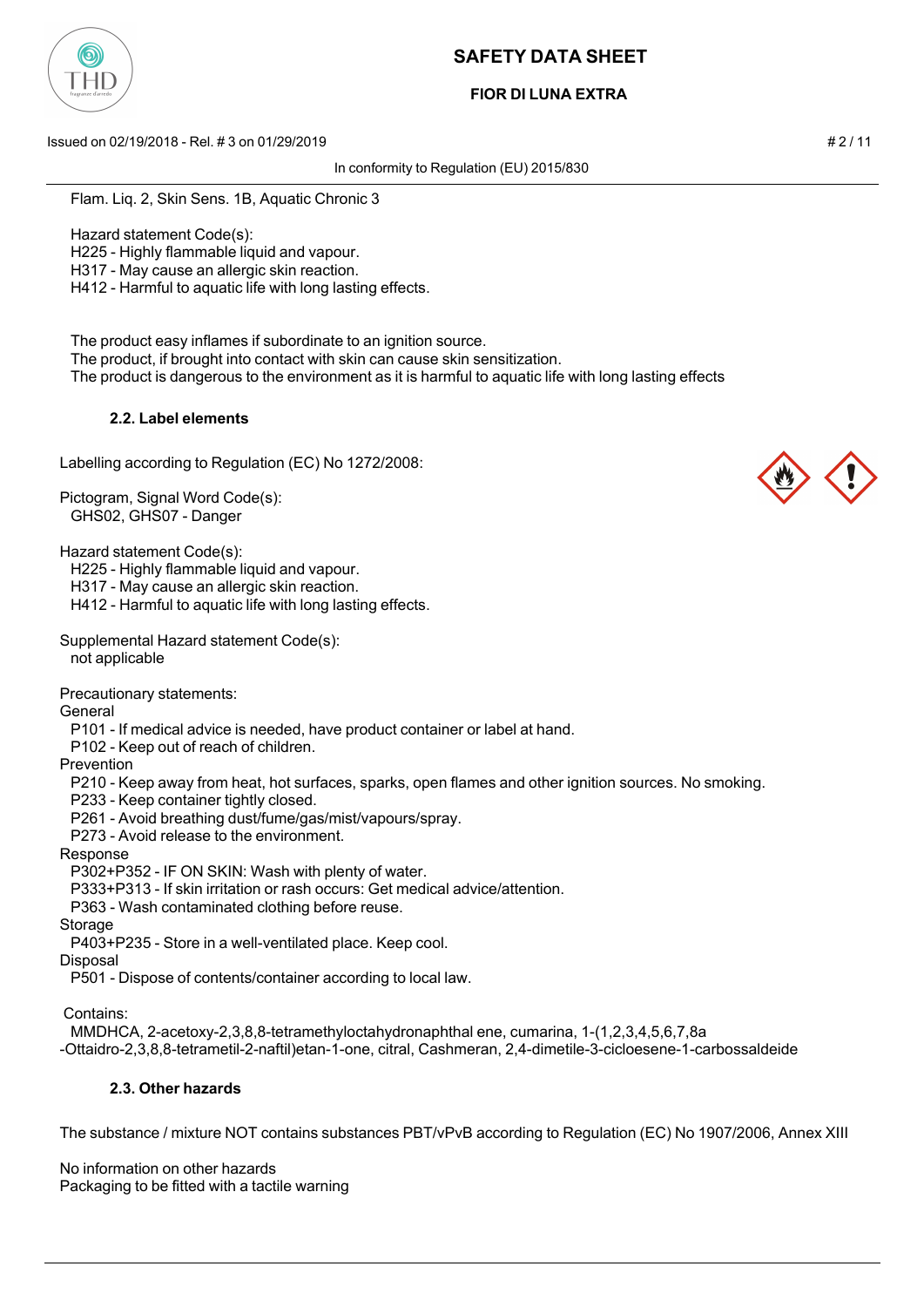

# **FIOR DI LUNA EXTRA**

Issued on 02/19/2018 - Rel. # 3 on 01/29/2019 # 3 / 11

In conformity to Regulation (EU) 2015/830

## **3.1 Substances**

Irrilevant

## **3.2 Mixtures**

Refer to paragraph 16 for full text of hazard statements

| <b>Substance</b>                                                                                           | <b>Concentration</b> | <b>Classification</b>                                                                                                   | Index        | <b>CAS</b> | <b>EINECS</b> | <b>REACh</b>                  |
|------------------------------------------------------------------------------------------------------------|----------------------|-------------------------------------------------------------------------------------------------------------------------|--------------|------------|---------------|-------------------------------|
| Dipropilene glicol metile etere<br>substance for which there are<br>Community workplace exposure<br>limits | $> 5 \le 10\%$       |                                                                                                                         |              | 34590-94-8 | 252-104-2     | 01-2119450<br>011-60-00       |
| propan-2-ol                                                                                                | $> 1 \le 5\%$        | Flam. Liq. 2, H225;<br>Eye Irrit. 2, H319;<br>STOT SE 3, H336                                                           | 603-117-00-0 | 67-63-0    | 200-661-7     |                               |
| 2,6-dimetileoct-7-en-2-olo                                                                                 | $> 1 \le 5\%$        | Skin Irrit. 2, H315;<br>Eye Irrit. 2, H319                                                                              |              | 18479-58-8 | 242-362-4     | 01-2119457<br>274-37-xxxx     |
| Linalyl acetate                                                                                            | $> 1 \le 5\%$        | Skin Corr. 2, H315;<br>Eye Irrit. 2, H319                                                                               |              | 115-95-7   | 204-116-4     | 01-2119454<br>789-19-****     |
| <b>MMDHCA</b>                                                                                              | $> 0.1 \le 1\%$      | Skin Sens. 1B, H317;<br>Aquatic Chronic 2,<br>H411                                                                      |              | 1205-17-0  | 214-881-6     |                               |
| Linalool                                                                                                   | $> 0.1 \le 1\%$      | Skin Irrit. 2, H315;<br>Eye Irrit. 2, H319                                                                              |              | 78-70-6    |               |                               |
| 2-acetoxy-2,3,8,8-tetramethylocta<br>hydronaphthal ene                                                     | $> 0.1 \le 1\%$      | Skin Corr. 2, H315;<br>Skin Sens. 1B, H317;<br>Aquatic Chronic 1,<br>H410                                               |              | 54464-57-2 | 259-174-3     | 01-2119489<br>989-04-****     |
| cumarina                                                                                                   | $> 0.1 \le 1\%$      | Acute Tox. 3, H301;<br>Acute Tox. 3, H311;<br>Skin Sens. 1B, H317;<br>Acute Tox. 3, H331;<br>Aquatic Chronic 2,<br>H411 |              | $91-64-5$  | 202-086-7     |                               |
| 1-(1,2,3,4,5,6,7,8a<br>-Ottaidro-2,3,8,8-tetrametil-2-naftil<br>)etan-1-one                                | $> 0.1 \le 1\%$      | Skin Irrit. 2, H315;<br>Skin Sens. 1B, H317;<br>Aquatic Chronic 1,<br>H410                                              |              | 68155-66-8 | 268-978-3     |                               |
| citral                                                                                                     | $> 0.1 \le 1\%$      | Skin Irrit. 2, H315;<br>Skin Sens. 1, H317                                                                              | 605-019-00-3 | 5392-40-5  | 226-394-6     |                               |
| Cashmeran                                                                                                  | $> 0.1 \le 1\%$      | Skin Corr. 2, H315;<br>Skin Sens. 1B, H317;<br>Eye Irrit. 2, H319;<br>Aquatic Chronic 2,<br>H411                        |              | 33704-61-9 | 251-649-3     | 01-2119977<br>131-40-000<br>0 |
| 2,6-di-tert-butyl-p-cresol                                                                                 | $> 0,1 \le 1\%$      | Aquatic Chronic 1,<br>H410                                                                                              |              | 128-37-0   | 204-881-4     | 01-2119565<br>113-46          |
| p-cresolo                                                                                                  | $> 0.1 \le 1\%$      | Acute Tox. 3, H301;<br>Acute Tox. 3, H311;<br>Skin Corr. 1B, H314;<br>Aquatic Chronic 3,<br>H412                        | 604-004-00-9 | 106-44-5   | 203-398-6     | 01-2119448<br>336-36-000<br>0 |
| 2,4-dimetile-3-cicloesene-1-carbo<br>ssaldeide                                                             | $> 0.1 \le 1\%$      | Skin Irrit. 2, H315;<br>Skin Sens. 1B, H317;<br>Eye Irrit. 2, H319;                                                     |              | 68039-49-6 | 268-264-1     |                               |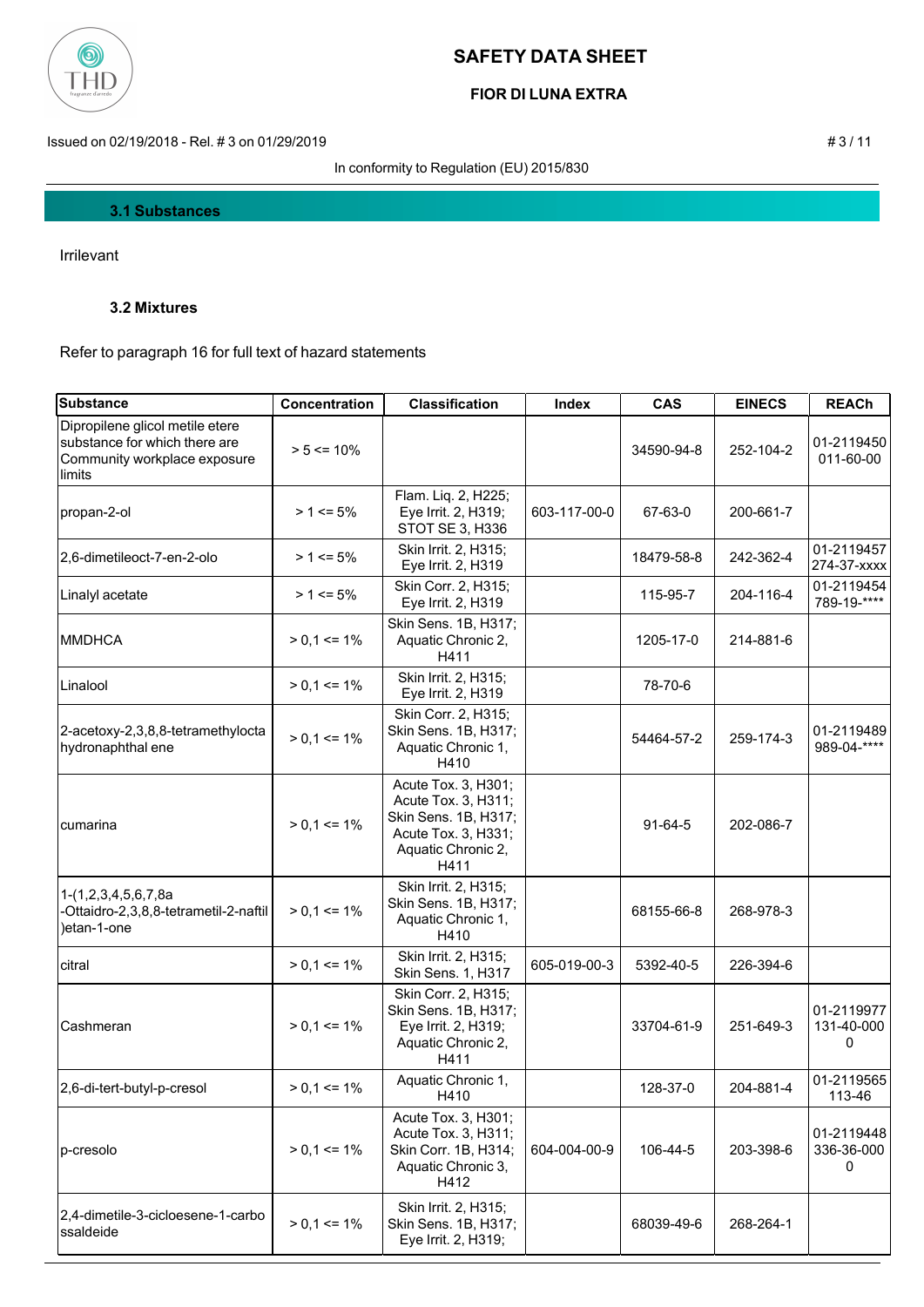

## **FIOR DI LUNA EXTRA**

#### Issued on 02/19/2018 - Rel. # 3 on 01/29/2019 # 4 / 11

In conformity to Regulation (EU) 2015/830

| Substance        |                                   | <b>Concentration</b> | <b>Classification</b>      | <b>Index</b> | <b>CAS</b>        | <b>EINECS</b> | <b>REACh</b> |
|------------------|-----------------------------------|----------------------|----------------------------|--------------|-------------------|---------------|--------------|
|                  |                                   |                      | Aquatic Chronic 3,<br>H412 |              |                   |               |              |
|                  |                                   |                      |                            |              |                   |               |              |
|                  | <b>Fractionated global values</b> |                      |                            |              |                   |               |              |
| H <sub>225</sub> | $= 77.00$                         | H319<br>$= 9.45$     | H <sub>336</sub>           | $= 3.85$     | H <sub>3</sub> 15 | $= 6,20$      |              |

H317 = 3,40 H411 = 2,00 H302 = 1,20 H410 = 1,00

H301 = 0,80 H311 = 0,80 H331 = 0,60 H412 = 1,00  $H314 = 0,20$ 

## **SECTION 4. First aid measures**

## **4.1. Description of first aid measures**

Inhalation:

 Air the area. Move immediately the contaminated patient from the area and keep him at rest in a well ventilated area. If you feel unwell seek medical advice.

Direct contact with skin (of the pure product).: In case of contact with skin, wash immediately with water.

Direct contact with eyes (of the pure product).:

Wash immediately and thorougly with running water for at least 10 minutes.

Ingestion:

Not hazardous. It's possible to give activated charcoal in water or liquid paraffin medicine

## **4.2. Most important symptoms and effects, both acute and delayed**

No data available.

## **4.3. Indication of any immediate medical attention and special treatment needed**

If skin irritation or rash occurs: Get medical advice/attention. If medical advice is needed, have product container or label at hand.

## **SECTION 5. Firefighting measures**

## **5.1. Extinguishing media**

Advised extinguishing agents: CO2 or dry powder extinguisher

Extinguishing means to avoid: Water jets. Use water jets only to cool the surfaces of the containers exposed to fire.

## **5.2. Special hazards arising from the substance or mixture**

No data available.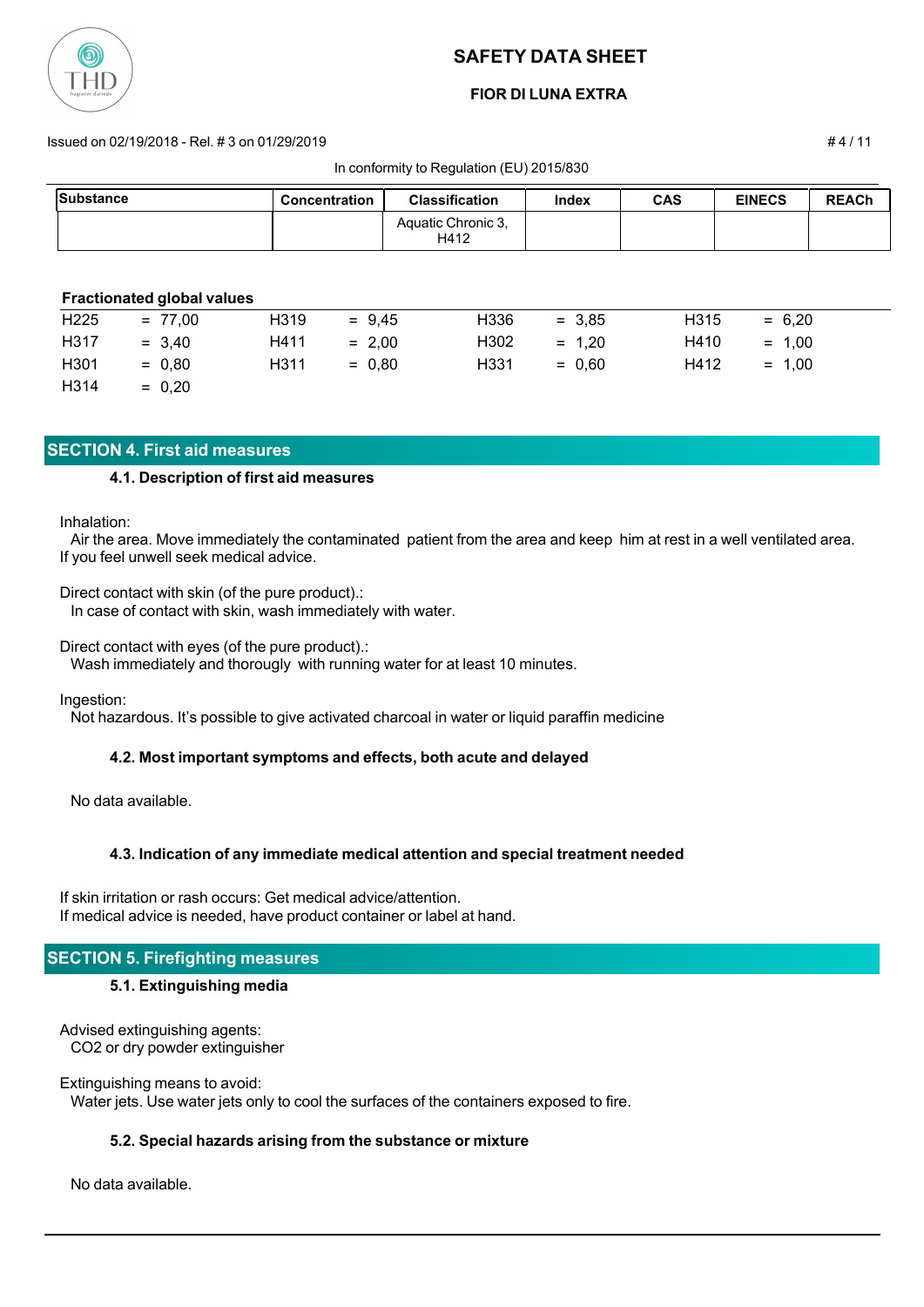

# **FIOR DI LUNA EXTRA**

Issued on 02/19/2018 - Rel. # 3 on 01/29/2019 # 5 / 11

In conformity to Regulation (EU) 2015/830

#### **5.3. Advice for firefighters**

Use protection for the breathing apparatus

Safety helmet and full protective suit.

The spray water can be used to protect the people involved in the extinction

 You may also use selfrespirator, especially when working in confined and poorly ventilated area and if you use halogenated extinguishers (Halon 1211 fluobrene, Solkan 123, NAF, etc...)

Keep containers cool with water spray

## **SECTION 6. Accidental release measures**

## **6.1. Personal precautions, protective equipment and emergency procedures**

6.1.1 For non-emergency personnel: Leave the area surrounding the spill or release. Do not smoke Wear gloves and protective clothing

6.1.2 For emergency responders: Wear gloves and protective clothing. Eliminate all unguarded flames and possible sources of ignition. No smoking. Provision of sufficient ventilation. Evacuate the danger area and, in case, consult an expert.

## **6.2. Environmental precautions**

Contain spill with earth or sand.

 If the product has entered a watercourse in sewers or has contaminated soil or vegetation, notify it to the authorities. Discharge the remains in compliance with the regulations

## **6.3. Methods and material for containment and cleaning up**

 6.3.1 For containment: Recover the product for reuse, if possible, or for removal. Possibly absorb it with inert material. Prevent it from entering the sewer system.

 6.3.2 For cleaning up: After wiping up, wash with water the area and materials involved

 6.3.3 Other information: Nothing in particular.

## **6.4. Reference to other sections**

Refer to paragraphs 8 and 13 for more information

# **SECTION 7. Handling and storage**

## **7.1. Precautions for safe handling**

 Avoid contact and inhalation of vapors In residential areas do not use on large surfaces. Do not smoke at work At work do not eat or drink. Contaminated work clothing should not be allowed out of the workplace.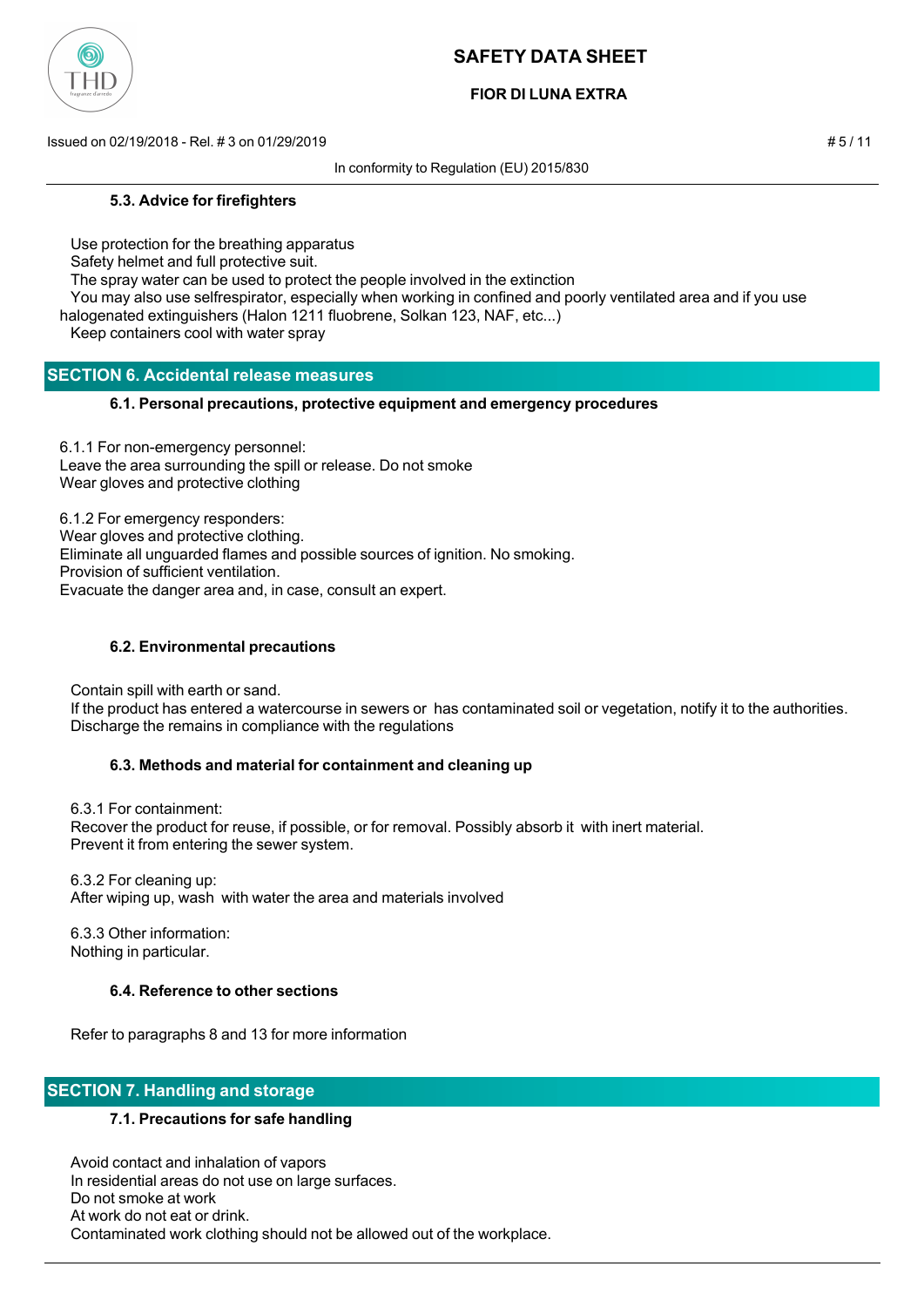# **FIOR DI LUNA EXTRA**

Issued on 02/19/2018 - Rel. # 3 on 01/29/2019 # 6 / 11

In conformity to Regulation (EU) 2015/830

 Wear protective gloves/protective clothing/eye protection/face protection. See also paragraph 8 below.

## **7.2. Conditions for safe storage, including any incompatibilities**

 Keep in original container closed tightly. Do not store in open or unlabeled containers. Keep containers upright and safe by avoiding the possibility of falls or collisions. Store in a cool place, away from sources of heat and `direct exposure of sunlight. Keep containers tightly closed. Always store in well ventilated areas. Never close the container tightly, leave a chance to vent Keep away from open flames, sparks and heat sources. Avoid direct sunlight exposure.

## **7.3. Specific end use(s)**

Private households.: Handle with care. Store in a ventilated place away from heat sources. Keep container tightly closed.

## **SECTION 8. Exposure controls/personal protection**

#### **8.1. Control parameters**

Dipropilene glicol metile etere \*\*\*\* Not translated \*\*\*\*

propan-2-ol:

TLV: TWA 200 ppm 400 ppm as STEL A4 (not classifiable as a human carcinogen); (ACGIH 2004). MAK: 200 ppm 500 mg/m peak limitation Category: II (2); Risk group for pregnancy: C; (DFG 2004).

## **8.2. Exposure controls**

Appropriate engineering controls: Private households.: No specific control required.

Individual protection measures:

 (a) Eye / face protection Not needed for normal use.

(b) Skin protection

 (i) Hand protection When handling the pure product use chemical resistant protective gloves (EN 374-1/EN374-2/EN374-3)

 (ii) Other Wear normal work clothing.

 (c) Respiratory protection Not needed for normal use.

(d) Thermal hazards





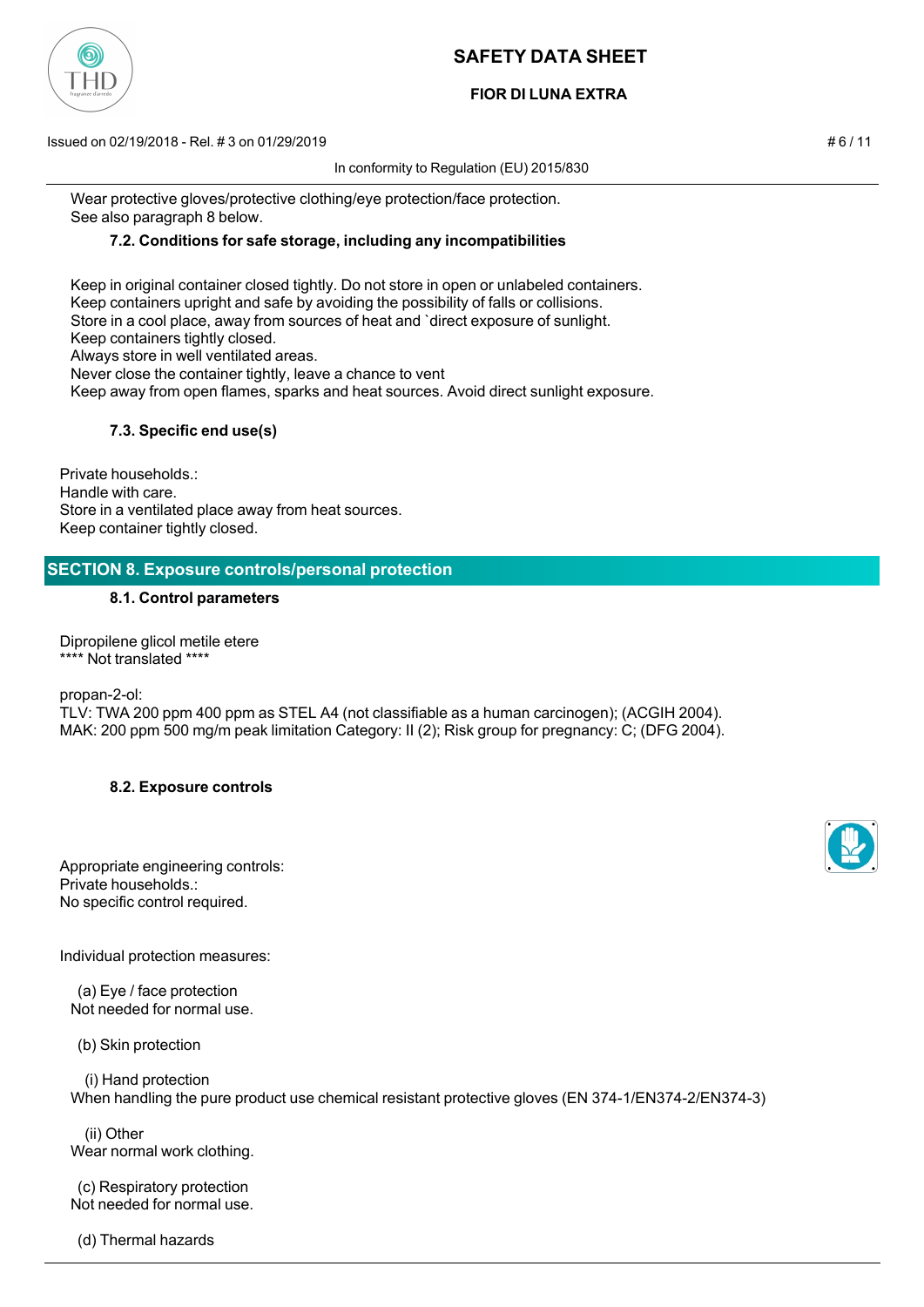

# **FIOR DI LUNA EXTRA**

Issued on 02/19/2018 - Rel. # 3 on 01/29/2019 # 7 / 11

In conformity to Regulation (EU) 2015/830

No hazard to report

Environmental exposure controls:

Use according to good working practices to avoid pollution into the environment.

# **SECTION 9. Physical and chemical properties**

**9.1. Information on basic physical and chemical properties**

| Physical and chemical properties             | Value                                   | <b>Determination method</b> |
|----------------------------------------------|-----------------------------------------|-----------------------------|
| Appearance                                   | Liquid, clear.                          |                             |
| Odour                                        | Charateristic.                          |                             |
| Odour threshold                              | not determined                          |                             |
| pH                                           |                                         | EPA 150.1 1982              |
| Melting point/freezing point                 | not determined                          |                             |
| Initial boiling point and boiling range      | 86°C                                    | Phisical                    |
| Flash point                                  | $14^{\circ}$ C                          | ASTM D 93 (2006)            |
| Evaporation rate                             | not determined                          |                             |
| Flammability (solid, gas)                    | not determined                          |                             |
| Upper/lower flammability or explosive limits | Inot determined                         |                             |
| Vapour pressure                              | not determined                          |                             |
| Vapour density                               | not determined                          |                             |
| Relative density                             | 0,819 kg/l                              | ASTM D1298-12b(2017)        |
| Solubility(ies)                              | not determined                          |                             |
| Water solubility                             | not determined                          |                             |
| Partition coefficient: n-octanol/water       | not determined                          |                             |
| Auto-ignition temperature                    | not determined                          |                             |
| Decomposition temperature                    | not determined                          |                             |
| Viscosity                                    | Cinematica: 7,4 mm2/s Dinamica: 6,06 cP | <b>ASTM D445-18</b>         |
| <b>Explosive properties</b>                  | not determined                          |                             |
| Oxidising properties                         | not determined                          |                             |

# **9.2. Other information**

No data available.

# **SECTION 10. Stability and reactivity**

# **10.1. Reactivity**

No reactivity hazards

# **10.2. Chemical stability**

No hazardous reaction when handled and stored according to provisions.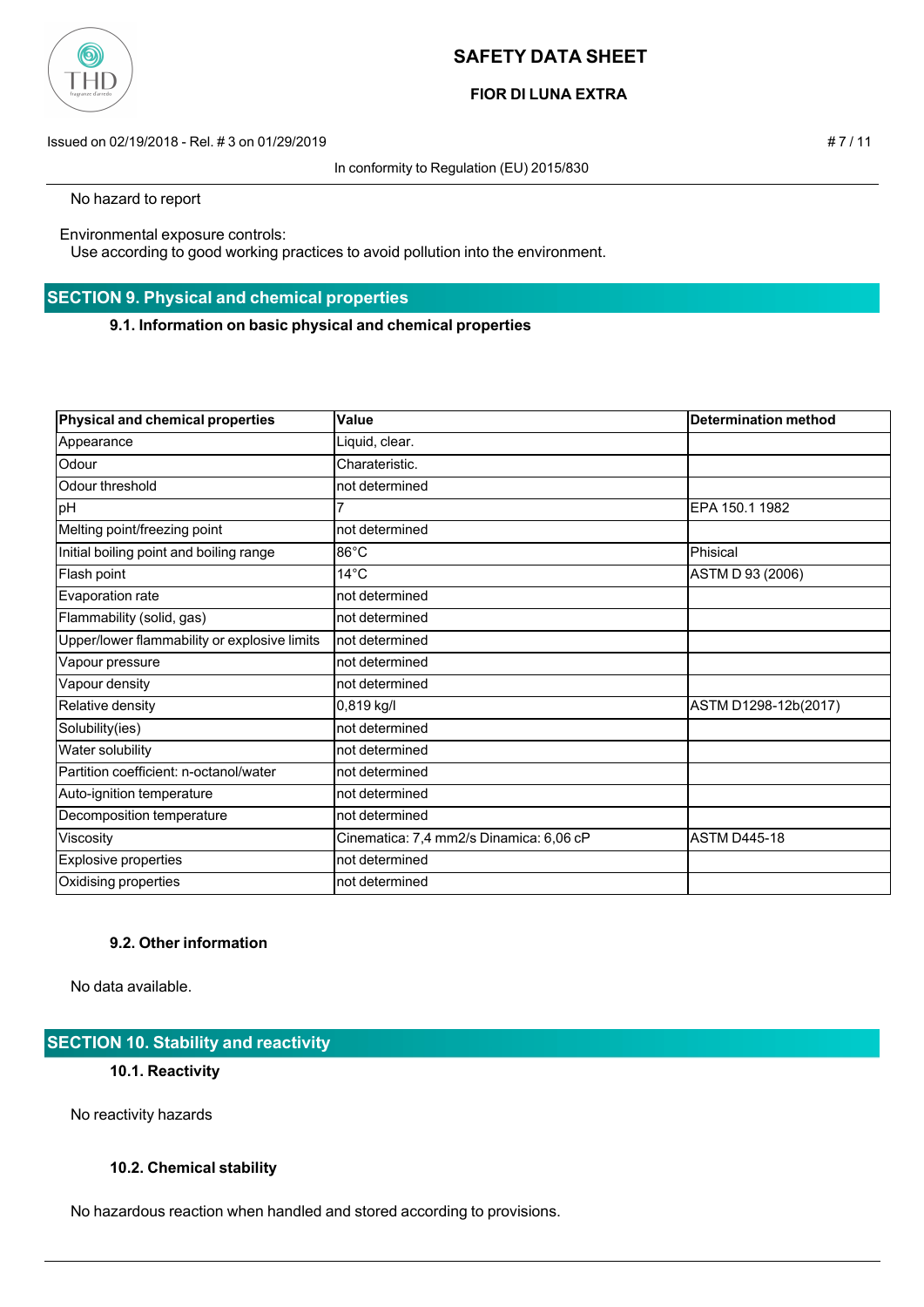

# **FIOR DI LUNA EXTRA**

Issued on 02/19/2018 - Rel. # 3 on 01/29/2019 # 8 / 11

In conformity to Regulation (EU) 2015/830

#### **10.3. Possibility of hazardous reactions**

There are no hazardous reactions

#### **10.4. Conditions to avoid**

 Avoid contact with combustible materials. The product could catch fire. heat, open flames, sparks or hot surfaces.

#### **10.5. Incompatible materials**

Nothing in particular.

#### **10.6. Hazardous decomposition products**

Does not decompose when used for intended uses.

## **SECTION 11. Toxicological information**

#### **11.1. Information on toxicological effects**

 $ATE(mix)$  oral = 9.259,3 mg/kg

 $ATE(mix)$  dermal = 37.500,0 mg/kg

 $ATE(mix)$  inhal = 500,0 mg/l/4 h

(a) acute toxicity: based on available data, the classification criteria are not met

(b) skin corrosion/irritationbased on available data, the classification criteria are not met

(c) serious eye damage/irritation: based on available data, the classification criteria are not met

(d) respiratory or skin sensitization: The product, if brought into contact with skin can cause skin sensitization.

(e) germ cell mutagenicity: based on available data, the classification criteria are not met

(f) carcinogenicity: based on available data, the classification criteria are not met

(g) reproductive toxicity: based on available data, the classification criteria are not met

 (h) specific target organ toxicity (STOT) single exposure: based on available data, the classification criteria are not met

 (i) specific target organ toxicity (STOT) repeated exposurebased on available data, the classification criteria are not met

(j) aspiration hazard: based on available data, the classification criteria are not met

Related to contained substances:

propan-2-ol:

Routes of exposure: the substance can be absorbed into the body by inhalation of its vapour.

INHALATION RISK: A harmful contamination of air sar reached quite slowly due to evaporation of the substance at 20 C; However, for spraying or scattering, much more quickly.

Effects of short-term exposure: the substance is irritating to eyes and respiratory tract pu substance determining effects on the central nervous system, causing depression. Exposure far above the OEL pu lead to unconsciousness. Effects of long-term or repeated: liquid degreasing characteristics.

Acute hazards/symptoms INHALATION cough. Vertigo. Drowsiness. Headache. Sore throat. See If Swallowed. SKIN dry skin.

EYE Redness.

SWALLOWED, abdominal pain. Respiratory difficulties. Nausea. A State of unconsciousness. Vomiting. (Further see inhalation).

N O T E The use of alcoholic beverages enhances the harmful effect.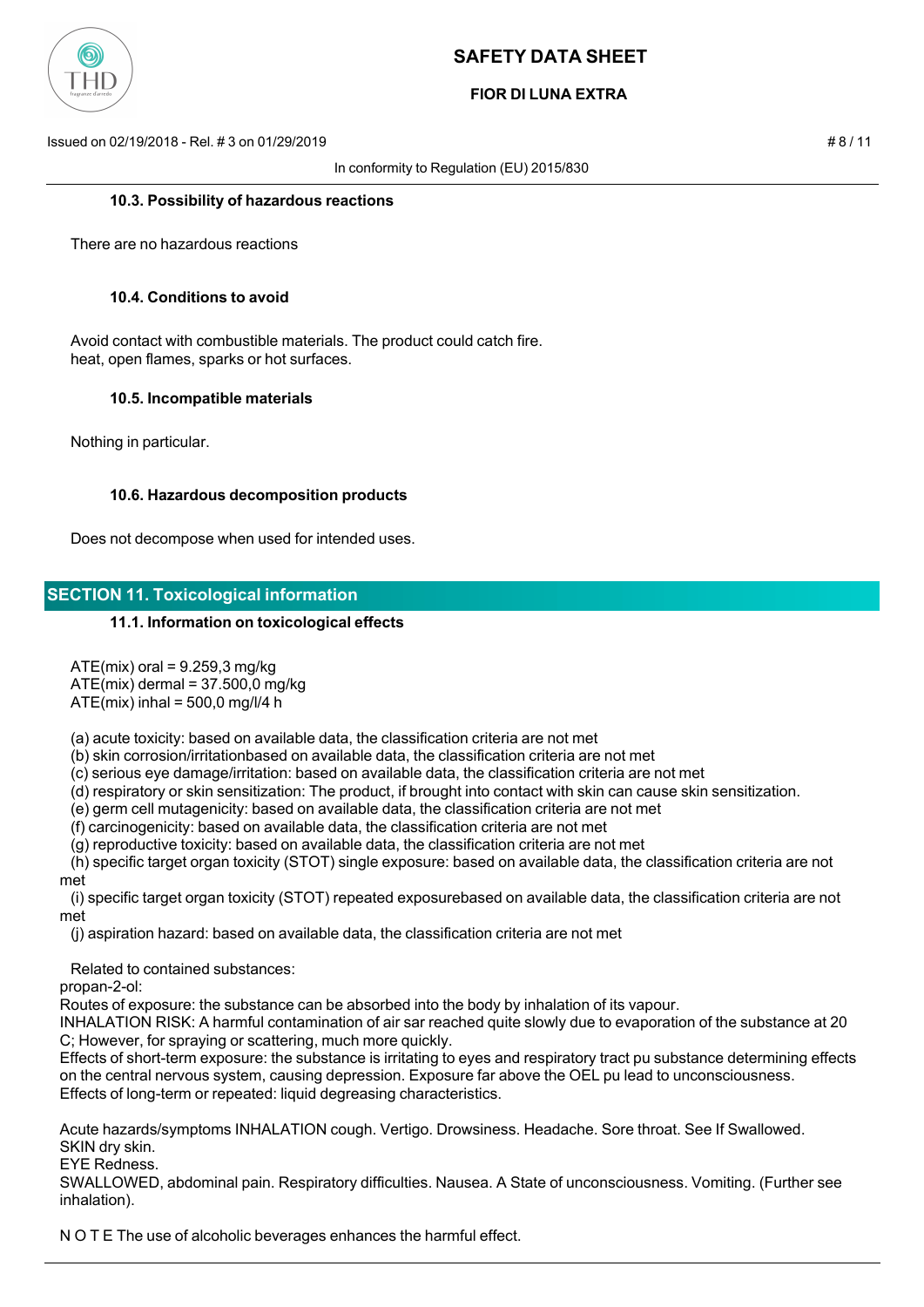

# **FIOR DI LUNA EXTRA**

Issued on 02/19/2018 - Rel. # 3 on 01/29/2019 **# 9 / 11**  $\neq$  9 / 11

In conformity to Regulation (EU) 2015/830

LD50 (rat) Oral (mg/kg body weight) = 2100 LD50 Dermal (rat or rabbit) (mg/kg body weight) = 2100

# **SECTION 12. Ecological information**

## **12.1. Toxicity**

The product is dangerous for the environment as it is toxic for aquatic organisms following acute exposure.

Use according to good working practices to avoid pollution into the environment.

## **12.2. Persistence and degradability**

No data available.

## **12.3. Bioaccumulative potential**

No data available.

## **12.4. Mobility in soil**

 Related to contained substances: propan-2-ol: The pi product water and light fully miscible in 20 C. Is lost by evaporation within one day. Large volumes can penetrate into the soil and contaminate groundwater.

# **12.5. Results of PBT and vPvB assessment**

The substance / mixture NOT contains substances PBT/vPvB according to Regulation (EC) No 1907/2006, Annex XIII

# **12.6. Other adverse effects**

No adverse effects

# **SECTION 13. Disposal considerations**

## **13.1. Waste treatment methods**

 Do not reuse empty containers. Dispose of them in accordance with the regulations in force. Any remaining product should be disposed of according to applicable regulations by addressing to authorized companies. Recover if possible. Send to authorized discharge plants or for incineration under controlled conditions. Operate according to local and National rules in force

# **SECTION 14. Transport information**

# **14.1. UN number**

ADR/RID/IMDG/ICAO-IATA: 1266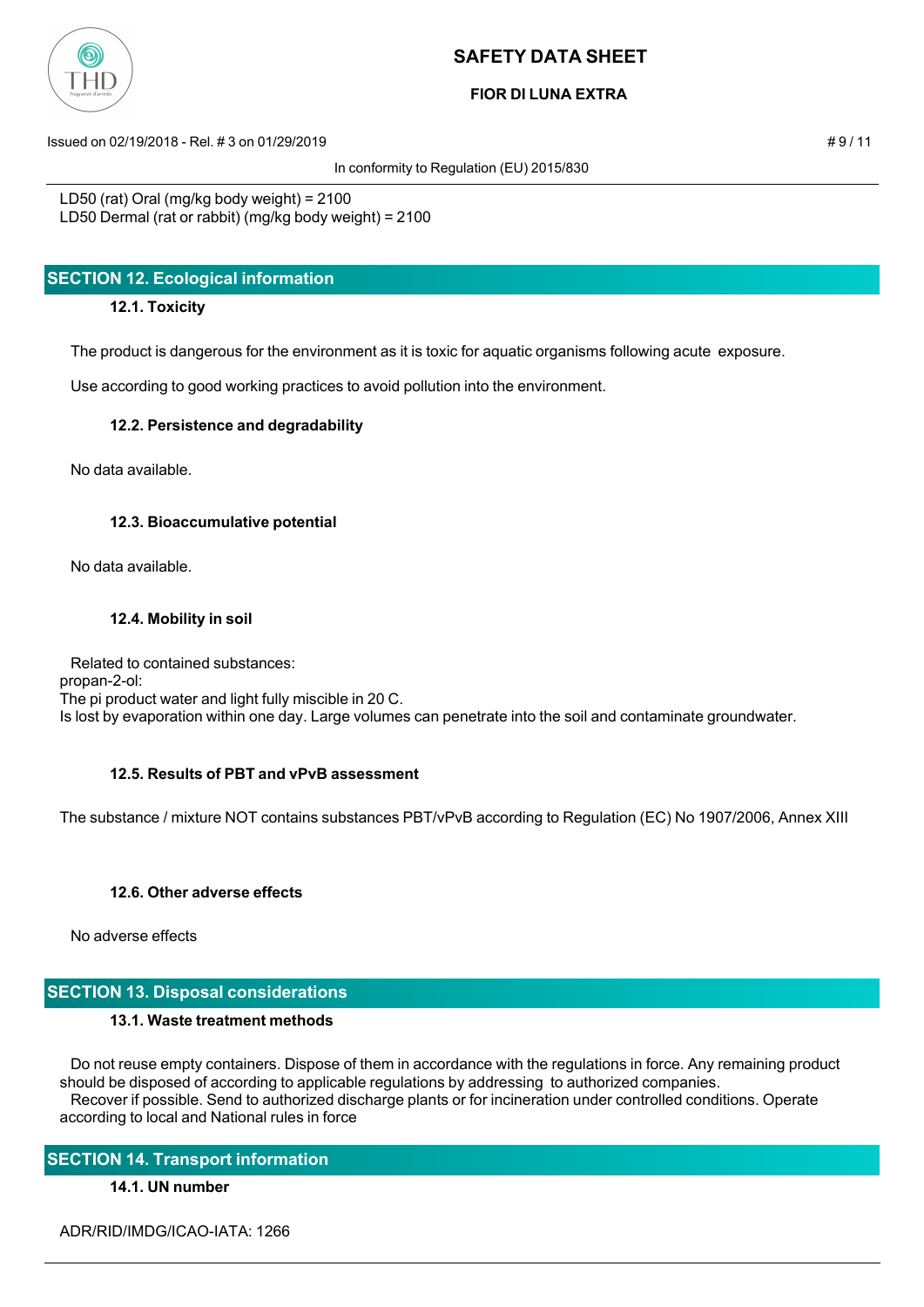

# **FIOR DI LUNA EXTRA**

Issued on 02/19/2018 - Rel. # 3 on 01/29/2019 # 10 / 11

In conformity to Regulation (EU) 2015/830



ADR exemption because compliance with the following characteristics: Combination packagings: per inner packaging 5 L per package 30 Kg Inner packagings placed in skrink-wrapped or stretch-wrapped trays: per inner packaging 5 L per package 20 Kg

## **14.2. UN proper shipping name**

ADR/RID/IMDG: PRODOTTI PER PROFUMERIA contenenti solventi infiammabili ADR/RID/IMDG: PERFUMERY PRODUCTS with flammable solvents ICAO-IATA: PERFUMERY PRODUCTS with flammable solvents

## **14.3. Transport hazard class(es)**

ADR/RID/IMDG/ICAO-IATA: Class : 3 ADR/RID/IMDG/ICAO-IATA: Label : Limited quantities ADR: Tunnel restriction code : D/E ADR/RID/IMDG/ICAO-IATA: Limited quantities : 5 L IMDG - EmS : F-E, S-D

## **14.4. Packing group**

ADR/RID/IMDG/ICAO-IATA: III

## **14.5. Environmental hazards**

ADR/RID/ICAO-IATA: Product is not environmentally hazardous IMDG: Marine polluting agent : Not

## **14.6. Special precautions for user**

The transport must be carried out by authorised vehicles carrying dangerous goods in accordance with the requirements of the current edition of the agreement and the provisions A.D.R national regulations. The transport must be carried out in the original packaging and in packages that are made from materials resistant to the content and not likely to generate with this dangerous reactions. Employees to the loading and unloading of dangerous goods have received proper training on the risks presented by prepared and on possible procedures to be taken in the event of emergency situations

## **14.7. Transport in bulk according to Annex II of MARPOL73/78 and the IBC Code**

It is not intended to carry bulk

# **SECTION 15. Regulatory information**

**15.1. Safety, health and environmental regulations/legislation specific for the substance or mixture**

Seveso category: P5c - FLAMMABLE LIQUIDS

REGULATION (EU) No 1357/2014 - waste: HP3 - Flammable